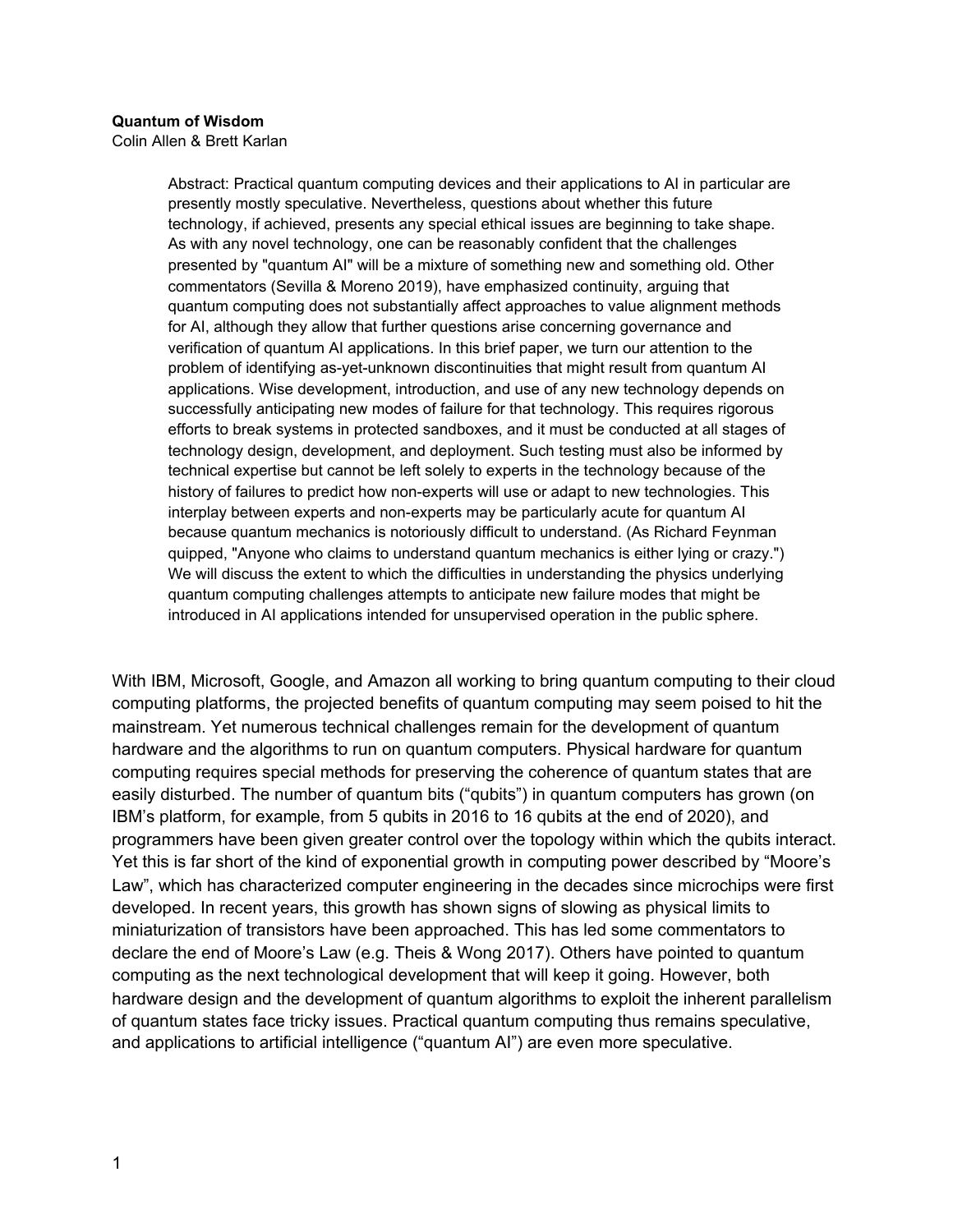The authors of this short article are philosophers of cognitive science whose interest in AI (including machine learning) spans the use of AI for cognitive and scientific modeling, and the ethical impacts of deploying AI in various online and robotic applications. We are currently pursuing a project concerning how the mismatch between AI capacities and human understanding of those capacities presents barriers to wise use of the technology. Our particular focus in this article is on whether quantum computing presents any special issues for the ethics of AI. We are not concerned here with speculation about whether quantum effects are integral or essential to human intelligence or consciousness.

Despite the speculative nature of quantum AI, questions about whether this future technology presents any special ethical issues are beginning to take shape. As with any novel technology, one can be reasonably confident that the challenges presented by quantum AI will be a mixture of something new and something old. What little literature exists on this topic so far emphasizes continuity. For example, Sevilla & Moreno (2019) argue that quantum computing does not substantially affect methods for achieving value alignment between AI and humans, although they allow that further questions do arise concerning governance and verification of quantum AI applications.

In this brief paper, we turn our attention to the problem of identifying as-yet-unknown discontinuities that might result from quantum AI applications. Quantum mechanics is notoriously difficult to understand. (As Richard Feynman quipped, "Anyone who claims to understand quantum mechanics is either lying or crazy.") Insofar as quantum computing rests on some of the mysterious aspects of quantum mechanics, and insofar as the various aspects of intelligence, whether natural or artificial, remains only dimly understood, quantum AI's position at the nexus of these might be thought to present novel challenges to its ethical use.

To understand the possible discontinuities and continuities of ethical questions in quantum AI, however, we first need a framework for thinking about ethical questions in AI in general. We are currently engaged in a project to frame issues of AI-human interaction in terms of *practical wisdom*. Our conception of practical wisdom with respect to technological artifacts has two main dimensions: broad and deep *knowledge* of the system's operating characteristics, on the one hand, and metacognitive awareness about the *limits* of that knowledge, on the other (Karlan & Allen, in prep.). We argue that people engaged in various and often multiple roles -- as designers, engineers, programmers, managers, salespeople, customers, and end users, as well as regulators and the public at large -- need different combinations of knowledge and support for developing appropriate understanding and metacognition.

Numerous examples from AI already demonstrate the necessity of approaching problems with both a wide breadth of knowledge about the relevant conditions and metacognitive awareness of the shortcomings of that knowledge. State-of-the-art neural networks, for example, are vulnerable to adversarial attack, often via manipulations that are imperceptible to human perception (Szegedy et al. 2014). When using a computer vision algorithm to direct a self-driving car, how can programmers and users know when the car is likely to be fooled by a naturally occurring "edge case" that has not been seen during training or an adversarial attack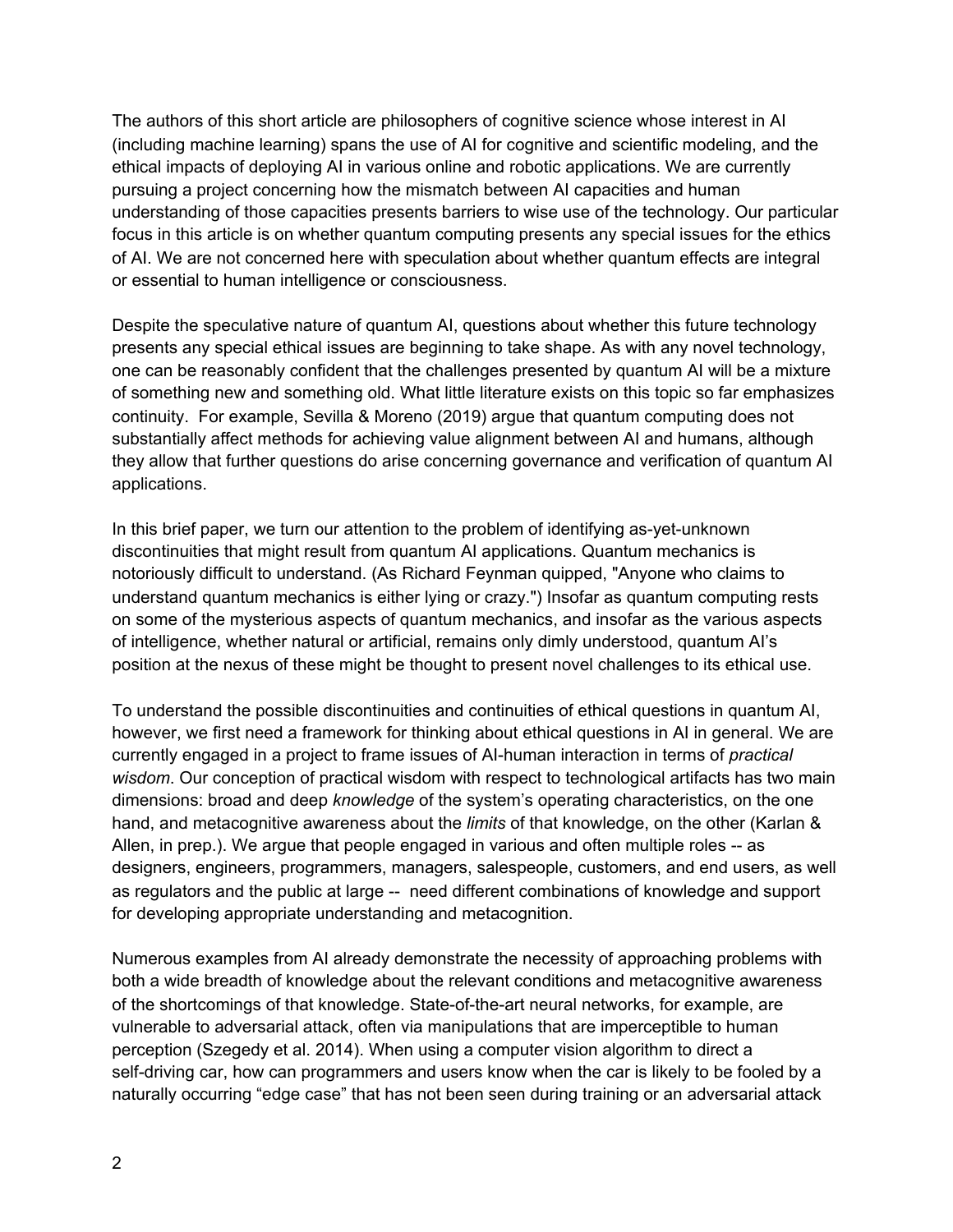introduced by another agent, or to make inaccurate judgments due to biases in its training data? Answering this question is complicated, but of paramount importance is knowledge of both the workings of the car and the exact instances in which blindspots and biases are likely to be consequential, or in which adversarial manipulation is likely to be encountered. (For more examples, see Karlan & Allen, in prep.)

In the context of quantum computing, identifying the shortcomings of our knowledge is made significantly more difficult by the opacity inherent to the quantum system itself. The potential ethical pitfalls are nonetheless important to understand: if a self-driving car operated by a quantum computing architecture crashes and causes loss of human life, it might be physically impossible to recover information from the system without altering the system in unrecoverable ways. The ethical implications of this kind of opacity are multiple and worrying, and we reflect on them in detail below.

A practical-wisdom perspective on the use of AI focuses stakeholders at all levels on anticipating new modes of failure in the technology. One can know many things about how an AI product will work without knowing the first thing about how, and in what ways, it will fail, as in the adversarial attack example above. Practical wisdom requires one to be aware of the limitations of an AI as well as its strengths. It also requires being aware of one's own limits in understanding the limitations of the technology. To increase the practical wisdom of humans working with AI will require building sandboxes where stakeholders can evaluate the functioning of an AI within safe parameters, outside of real-world stakes and consequences of failure, and other spaces where people can brainstorm about potential problems and solutions without fear of repercussions. These sandboxes and spaces for discussion among multiple participants must be developed for all stages of product design, implementation, and deployment to ensure that wise design permeates all aspects of a project relevant to the largest numbers of stakeholders possible.

Providing sandboxes for limits-testing of new technologies at scale would present a particular challenge for any novel technology, given that such technology is always expensive and rare at the outset. The particularly technical aspects of quantum computing make it unlikely that it will become available in desktop devices any time soon. This means that access to quantum AI sandboxes will be more limited than for most technologies. Although quantum computing simulators that run on classical computers exist, and may be adequate for programmers to prototype algorithms, they would be wholly unsuitable for the kinds of limits testing we envisage since practical knowledge of the performance characteristics of quantum AI for many real-world applications will crucially depend on having systems which respond quickly and thus depend crucially on the parallelism of true quantum computing. Such real-time responsiveness cannot be simulated -- otherwise the quantum computer would be unnecessary to begin with! This likely discontinuity with previous technologies requires an even more careful application of practical wisdom at upstream stages (design, planning, and implementation) to avoid possible catastrophic failures of products once they enter the mainstream, a situation made only more pressing by the prospect of limited access to the machines for the majority of their development and deployment.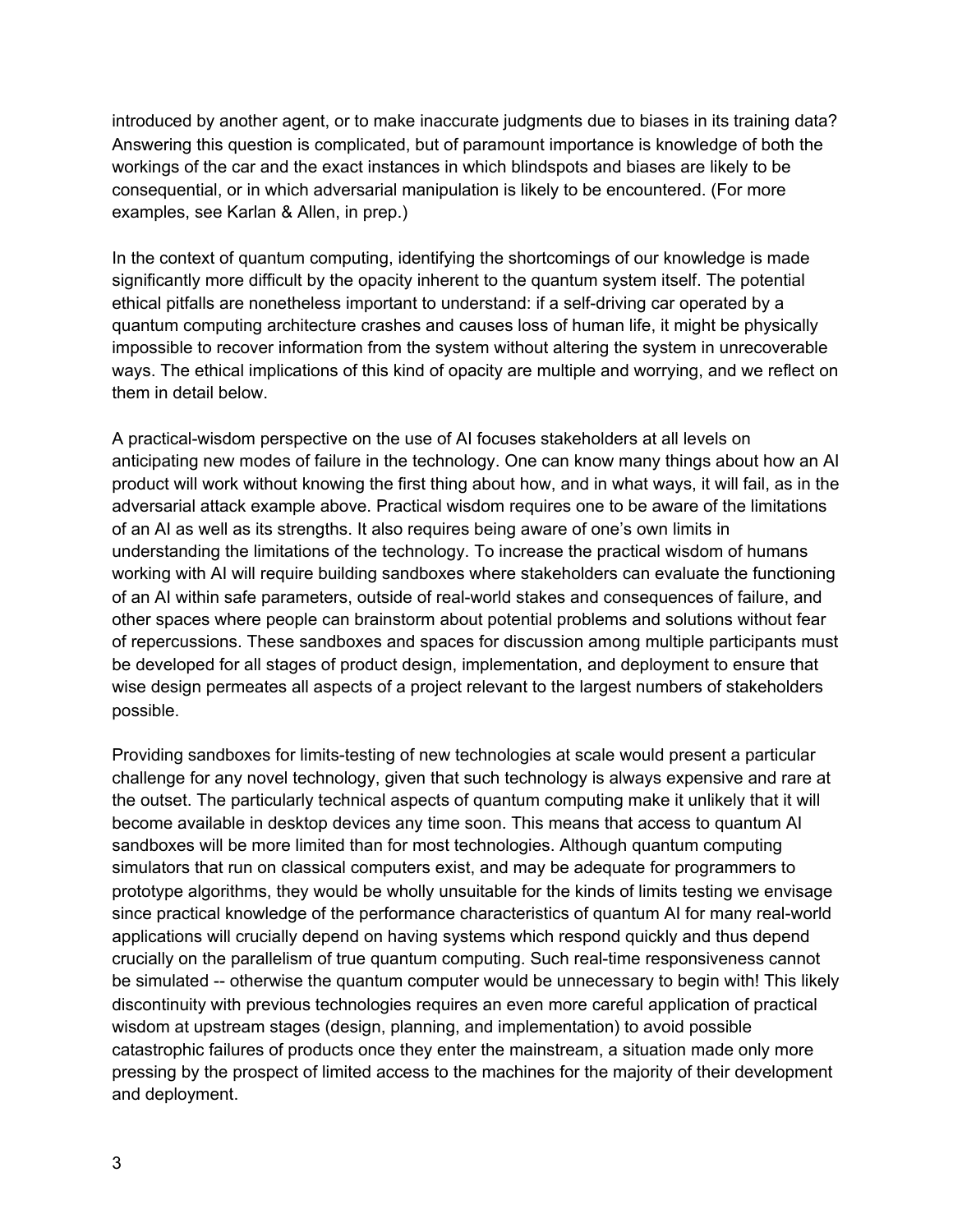The provision of testing sandboxes with limited access is, nevertheless, preferable to having no capacity for testing at all. Obviously, for any kind of AI, whether based on quantum computing or not, testing requires the technical expertise of experts in the relevant technologies. Many obstacles to wise use of AI, from algorithmic bias to data privacy, are problems that depend on, even if they are not fully solved by, technical solutions delivered by experts (Kearns & Roth 2019). But limits testing of AI cannot be left solely to the experts. For one thing, the ethical and societal stakes of information technologies affect many more people than the experts at universities and technology companies, and those affected have a right to contribute to decisions. Additionally, it is often difficult for experts to predict how non-experts will use new technologies, or to predict how their behaviors will change (often in adverse ways) in response to new technologies (Bainbridge 1983). It is thus crucial to develop workspaces and sandboxes where these unexpected outcomes can be identified and mitigated before the real-world launch of an AI product.

This requires a degree of interplay between experts and non-experts which may be particularly difficult to achieve for quantum AI, since there are often additional barriers to understanding quantum mechanics without specialized training. This further discontinuity is introduced by the nature of quantum phenomena utilized in the function of quantum computers, including superposition and entanglement, that are necessary for making the manipulation of information more efficient (Murali et al. 2019). It is one thing (and surely no simple thing at that!) to ask a non-expert to understand the complicated workings of a simple artificial neural network, realized on a classical computer. It is quite another to ask them to understand the workings of a quantum computer, something even experts struggle with. It is thus not at all obvious how one should design and use quantum computers in a way that encourages wise use amongst the broadest number of users.

But why is this kind of deep knowledge necessary for wise use? One possible reply to our proposal is that competent and wise car drivers don't need to understand the workings of internal combustion engines, or their battery-driven alternatives. Operators should be able to get by using various heuristics that operate well in particular contexts without bringing the operator up to speed on the fundamental nature of quantum reality. We agree that, in general, utilizing such heuristics represents a rational, and often wise, way to manage one's limited cognitive resources (see Lieder & Griffiths 2020). But further knowledge becomes increasingly relevant at the limits. For instance, some knowledge of the difference between the two kinds of motor would be relevant to deciding which to rely upon in extremely dusty conditions. Likewise, the safest drivers are those who have driven cars beyond their limits in safe environments, and have thus good knowledge of the conditions under which (for example) tires will lose traction, and have the ability to recognize when they are in a situation not covered by the training provided by their prior limits-testing experience. The same principles apply to the design and use of quantum computers: although we cannot expect all users to have PhDs in physics, having a sufficiently tested and wisely designed product obviates the need for deep thinking at the margins.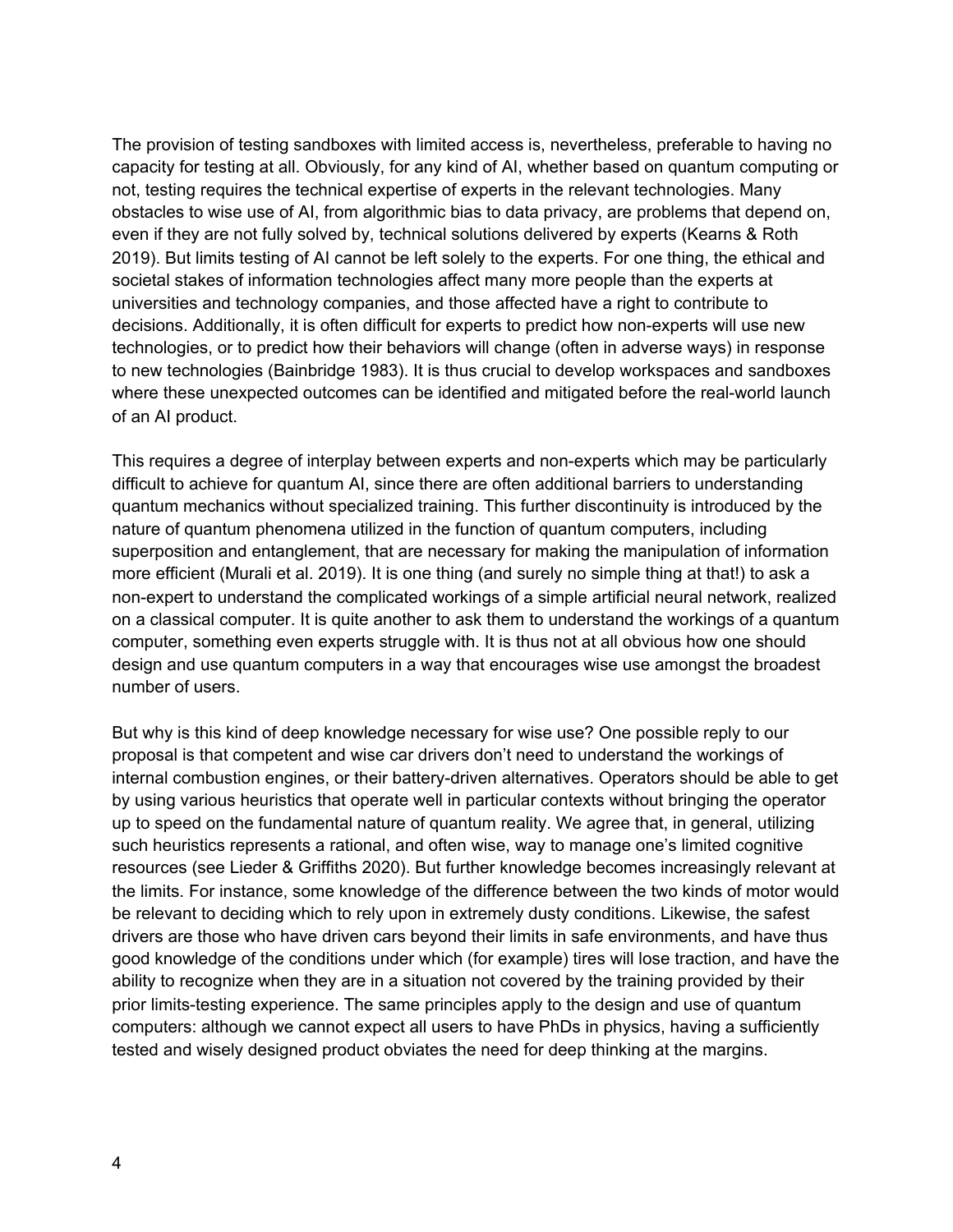Wise use of quantum AI involves exploration of use conditions which are hard to predict in advance, and even harder to predict without some level of basic knowledge about how the hardware and algorithms work. For instance, one important issue for some quantum algorithms is that reading out the result of the system interferes with it in ways that are not recoverable. If a readout happens too soon or too late, the result may be incomplete or inaccurate, but the probabilistic nature of quantum mechanics causes uncertainty about when to terminate a computation (Hagar 2003). Another example comes from the susceptibility of quantum computing to environmental noise, and the lack of robust error correction that is possible for quantum computing. This represents a sharp discontinuity with present technology, and presents a host of technical and ethical challenges for design: how can designers, companies, and regulatory entities be sure to manage the effects of a system that is unknowable in a way that current technology is not? We do not believe we know the answers to this question, nor do we think anyone could know them a priori. We do claim, however, that the framework of practical wisdom, and its focus on building breadth of knowledge and testing our knowledge at its limits, provides a uniquely suitable way of classifying, and attempting to solve, these problems.

Even if these problems can be handled reasonably under various conditions, the precise delineation of those conditions means that there are many unknown unknowns in quantum computing systems. This makes it hard to have a good grip on the limits of one's own understanding of those limits. In the context of AI, the differences between classical computing and quantum computing may be especially pernicious because of the tendency that many people have to anthropomorphically interpret the behavior and utterances of AI, supplying interpretations that attribute more intelligence than actually exists. More generally, the unintuitive role of non-classical probability theory in quantum mechanics may create new kinds of edge cases for quantum AI that do not exist for classical computing. As is the nature of edge cases and limits, we are not in an epistemic position currently to know (and be able to mitigate) all of the threats to wise and ethical use that might arise at the margins of quantum computing. If we adopt a practical wisdom framework at all levels of design and implementation, however, we will be in a position to identify threats from edge cases and minimize them as much as we can when they do arise.

In summary, though we remain noncommittal on the long-term future for quantum AI and skeptical about its short term significance, we believe that more analysis is both possible and desirable of the specific challenges that quantum AI presents to wise development. We do not pretend we know how this analysis will proceed; indeed, we think it is impossible to know the nature of many limits cases that might negatively impact individual lives and society at large before significant testing has been done. Our practical wisdom framework does, however, give one a way of approaching both the continuities and discontinuities in our ethical approaches to quantum computing. Some of those discontinuities rest on practical, but perhaps surmountable, limitations (e.g. the limited access many have to the hardware required to build quantum computers), while other discontinuities are inherent to the nature of the system itself (e.g. the inability to read the system without interfering). All the more reason, we think, to focus on